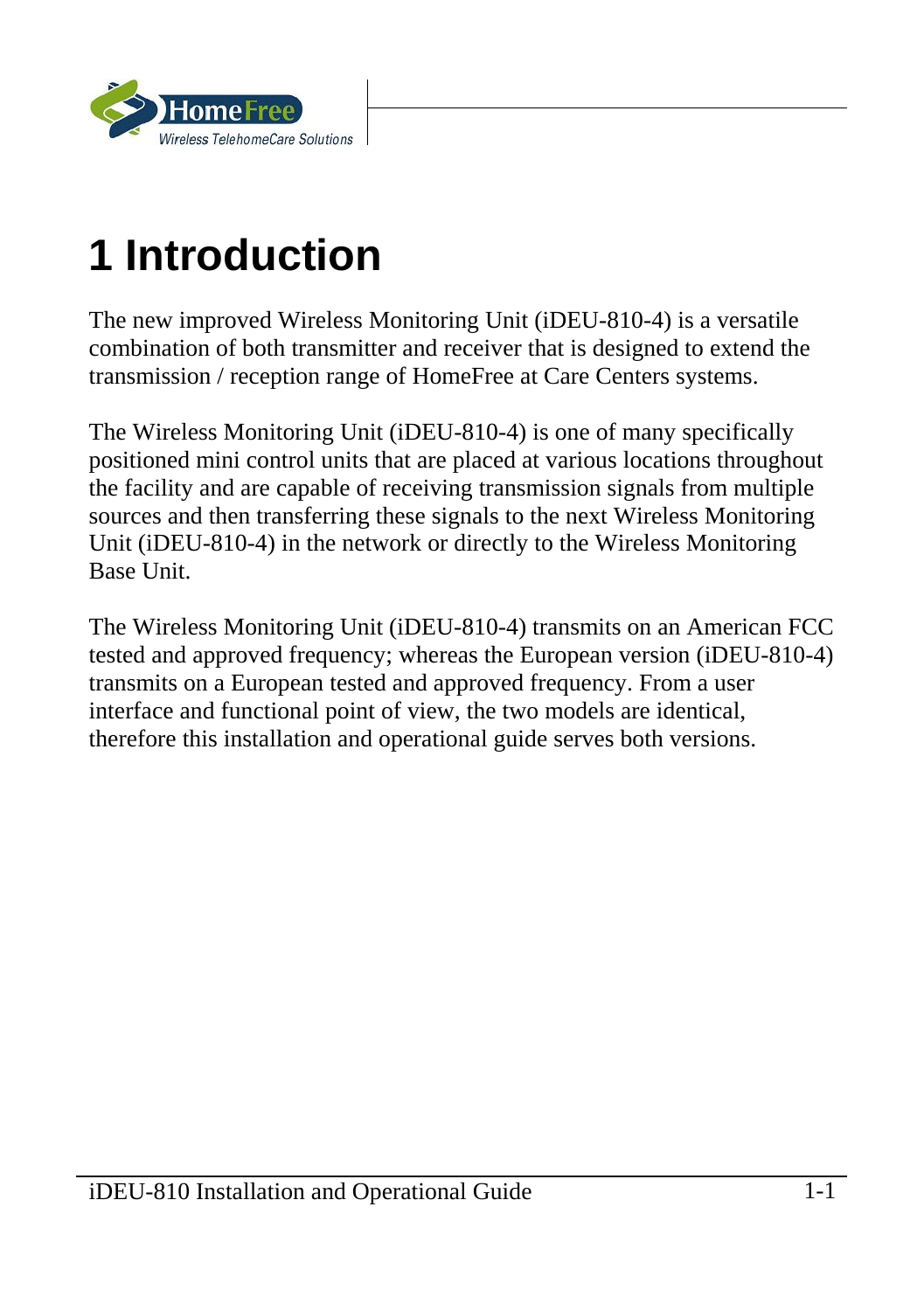

### **1.1 Parts of the Wireless Monitoring Unit (iDEU-810-4)**



**Figure 1-1 Wireless Monitoring Unit (iDEU-810-4)**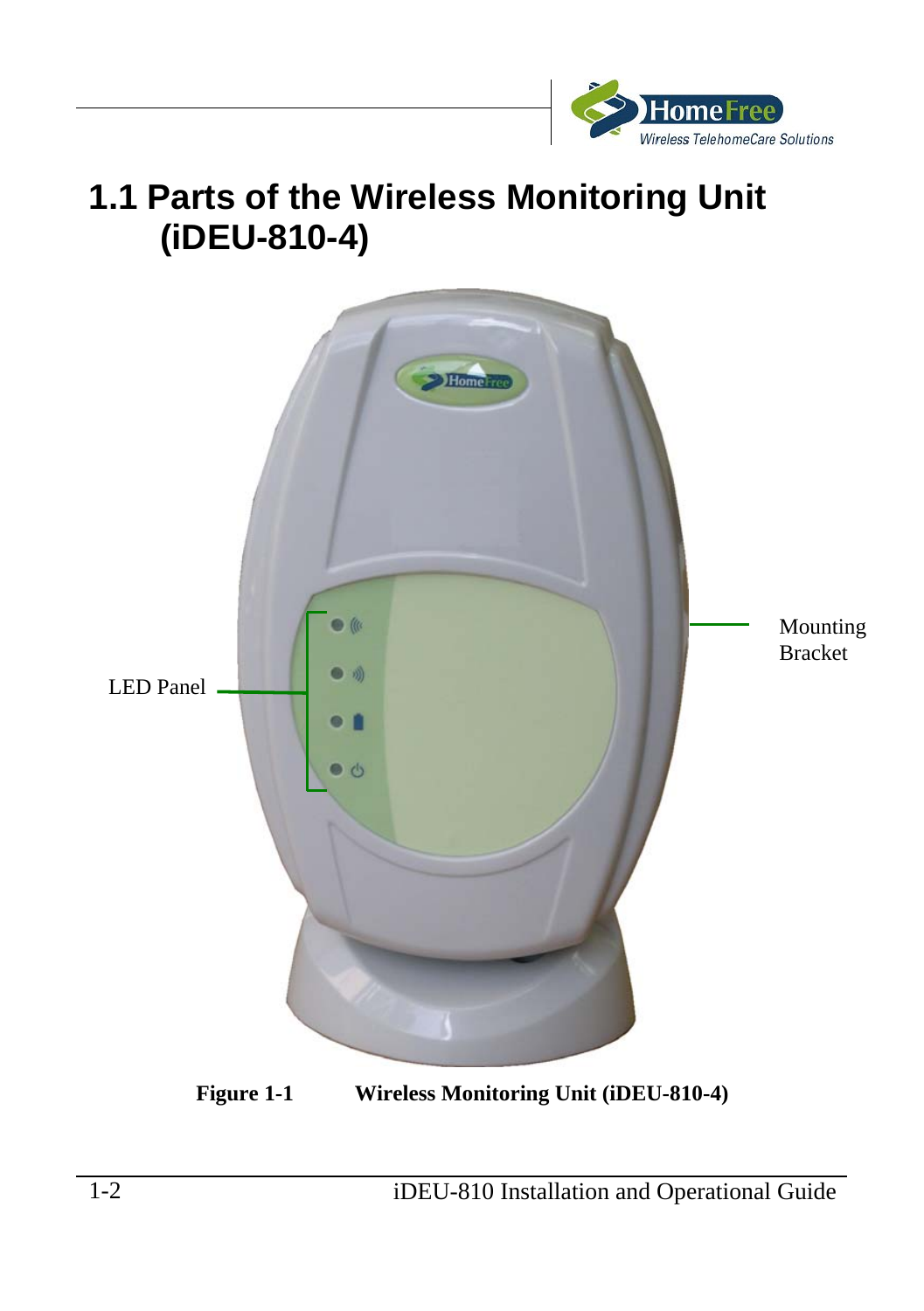

#### 1.1.1 LED Panel

ŕ

The faceplate of the Wireless Monitoring Unit (iDEU-810-4) comprises of 4 LEDs (Light emitting diodes).

The purpose of each LED is explained in the following table:

| LED.                | <b>Description and Purpose</b>                                                                                               |
|---------------------|------------------------------------------------------------------------------------------------------------------------------|
| <b>Reception</b>    | Blinks when receiving transmission signals                                                                                   |
| <b>Transmission</b> | Blinks when transmitting signals                                                                                             |
| <b>Charge</b>       | Steady light indicates internal battery is fully<br>charged. Charge LED blinks when internal<br>battery is not fully charged |
| Power               | Steady light indicates external power OK.<br>Power LED blinks when external power is<br>disconnected                         |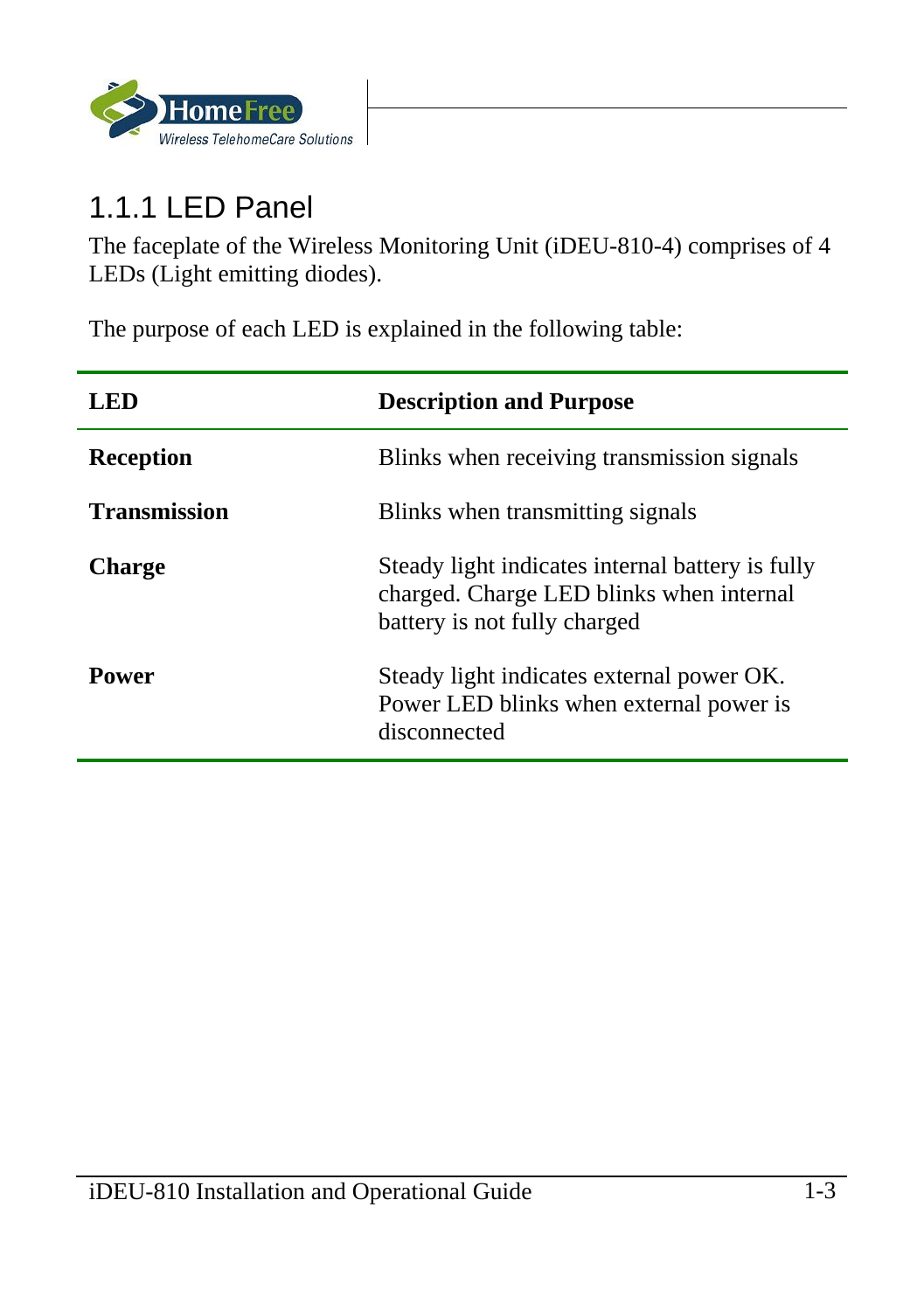

### **2 Mounting the Wireless Monitoring Unit (iDEU-810-4)**

For a Wireless Monitoring Unit to receive and transmit signals with maximum efficiency, it should be mounted on a wall or flat surface and positioned upright. The Wireless Monitoring Unit should also be mounted within reach of a power outlet (an electrician my need to install a power outlet near the chosen Wireless Monitoring Unit location).

 Note that the distance between the wall and the Wireless Monitoring Unit should be at least 10 cm.

There are two ways to mount the Wireless Monitoring Unit. The first is to mount the Wireless Monitoring Unit on the wall using the fixed mounting brackets together with the dowel and screw fitting, and the second is to use the fixed mounting brackets and a Velcro fitting. Both of these fitting options are supplied with the Wireless Monitoring Unit.

### **2.1 Permanent Anchor/Dowel Wall Fitting**

The anchor/dowel wall fitting is generally used for installing the Wireless Monitoring Unit in a permanent location.

In order to mount the Wireless Monitoring Unit using the anchor/dowel wall fittings, perform the following:

- 1. Place the Wireless Monitoring Unit on its faceplate with the fixed mounting brackets facing upwards.
- 2. Make a drilling template by tracing around the mounting brackets on the back of the Wireless Monitoring Unit onto a piece of A4 paper, not forgetting to mark the holes for the anchor/dowels.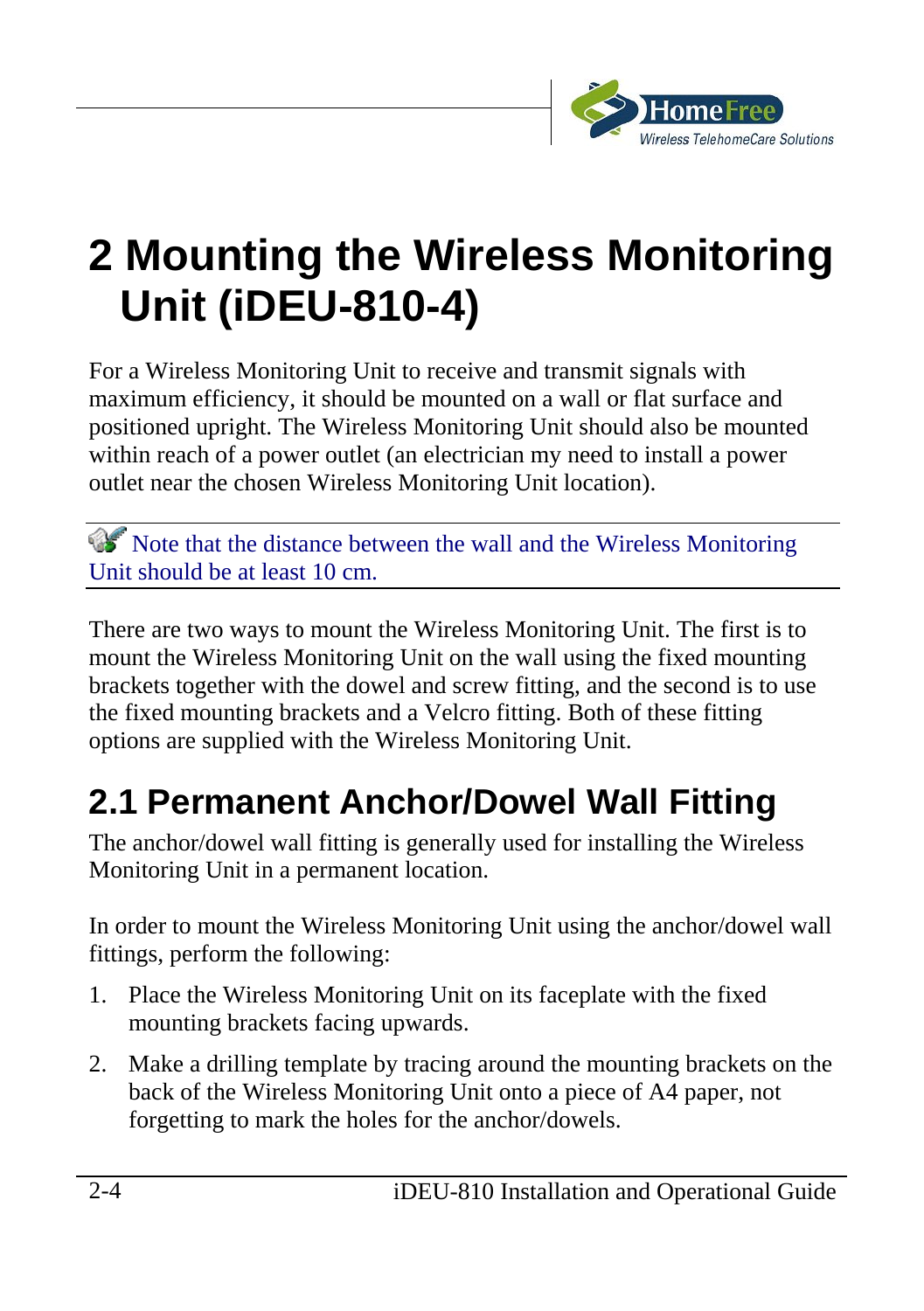

- 3. Using the template, drill two holes in the wall and place the supplied wall anchors/dowels into these holes.
- 4. Insert the supplied bolts/screws into the wall dowels, ensuring not to tighten the bolts/screws completely.
- 5. Holding the Wireless Monitoring Unit with the mounting brackets facing away from you, maneuver the holes on the mounting brackets over the bolts/screws already attached to the wall.
- 6. Pull the mounting brackets down over the bolts/screws slightly to ensure that the bolts/screws lock into the holes on wall bracket.
- 7. Using an extension ratchet, tighten the bolts/screws until the Wireless Monitoring Unit sits firm against the wall and does not move in any way.

### **2.2 Temporary Velcro Wall Fitting**

The Velcro wall fitting may be used for installing the Wireless Monitoring Unit in a temporary location (e.g. during pre-installation and range setting procedures).

In order to mount the Wireless Monitoring Unit using the supplied Velcro wall fittings, perform the following:

- 1. Place the Wireless Monitoring Unit on its faceplate with the fixed wall brackets facing upwards.
- 2. Peel off the paper strip from the backside (smooth side) of the black Velcro attachment and press the sticky side down onto the wall bracket. Do this for both wall brackets.
- 3. Place the bristle side of the transparent Velcro attachment on top of the black Velcro attachment and press down firmly, connecting the two Velcro attachments together.
- 4. Peel off the paper strip from the backside (smooth side) of the transparent Velcro attachment.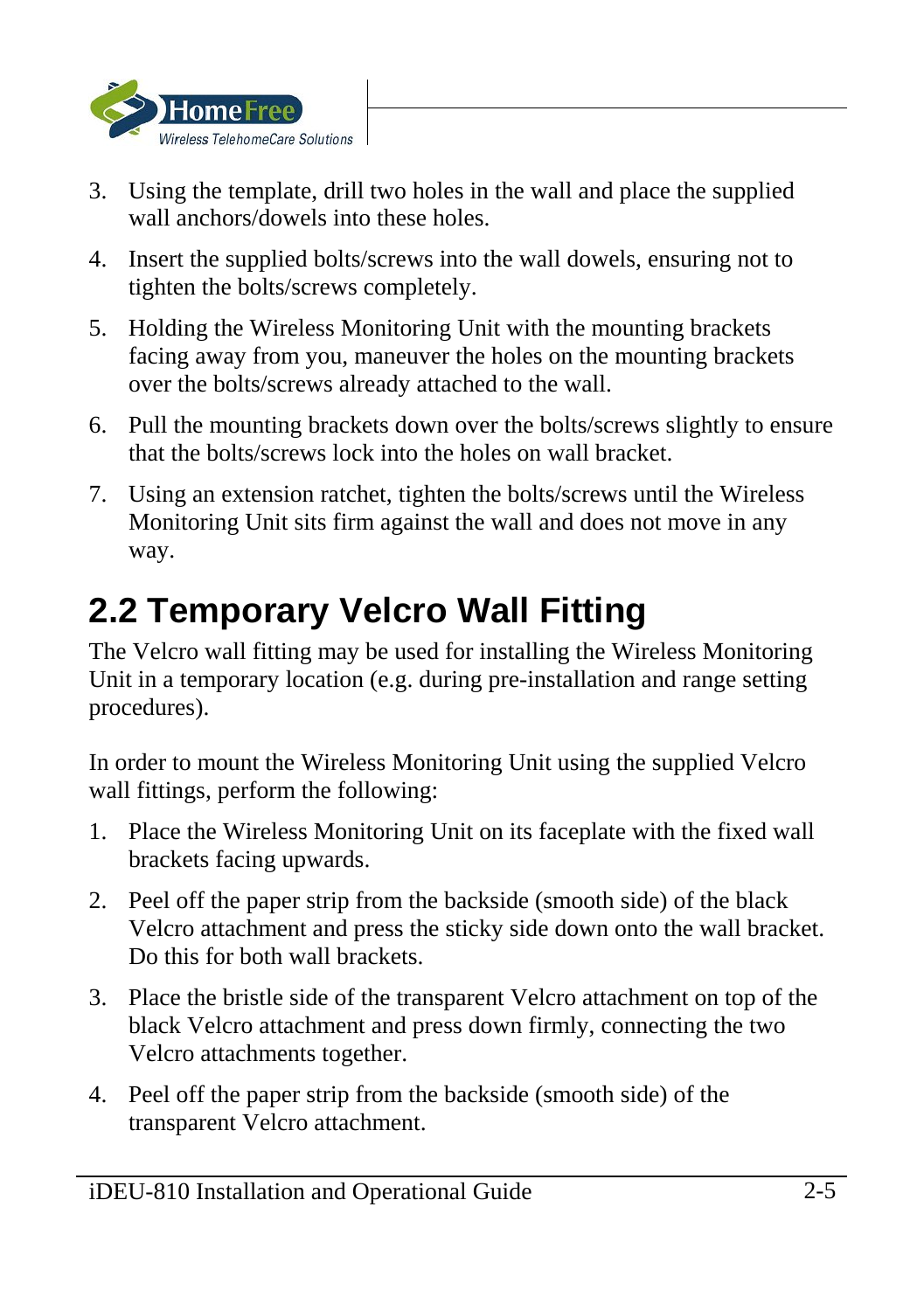

- 5. Holding the Wireless Monitoring Unit with the mounting brackets facing away from you, maneuver the Wireless Monitoring Unit to a suitable mounting location.
- 6. Using sufficient pressure, adhere the mounting bracket on the Wireless Monitoring Unit, to the wall.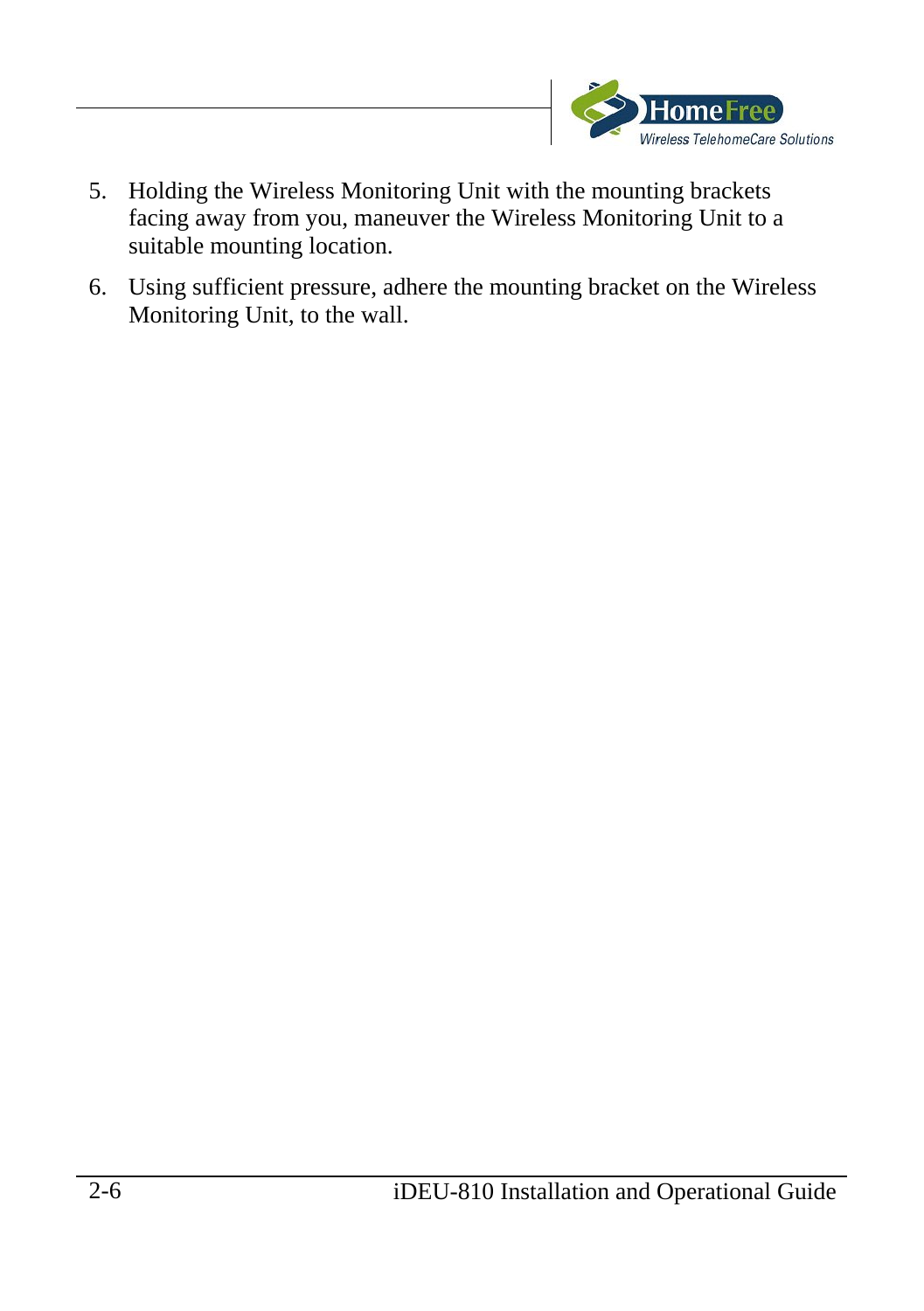

# **3 Activating the Wireless Monitoring Unit**

In order to activate the Wireless Monitoring Unit, perform the following:

- 1. Connect the adapter end of the power supply to a power outlet.
- 2. Connect the small end of the supplied power supply into the 7.5 VDC power socket located on the side panel of the Wireless Monitoring Unit.

The Wireless Monitoring Unit makes three audible beeping sounds. The Charge LED on the front panel flashes when the Wireless Monitoring Unit is first activated. The Charge LED and Power LED light up only after the backup battery is fully charged. The Wireless Monitoring Unit is now in monitoring mode.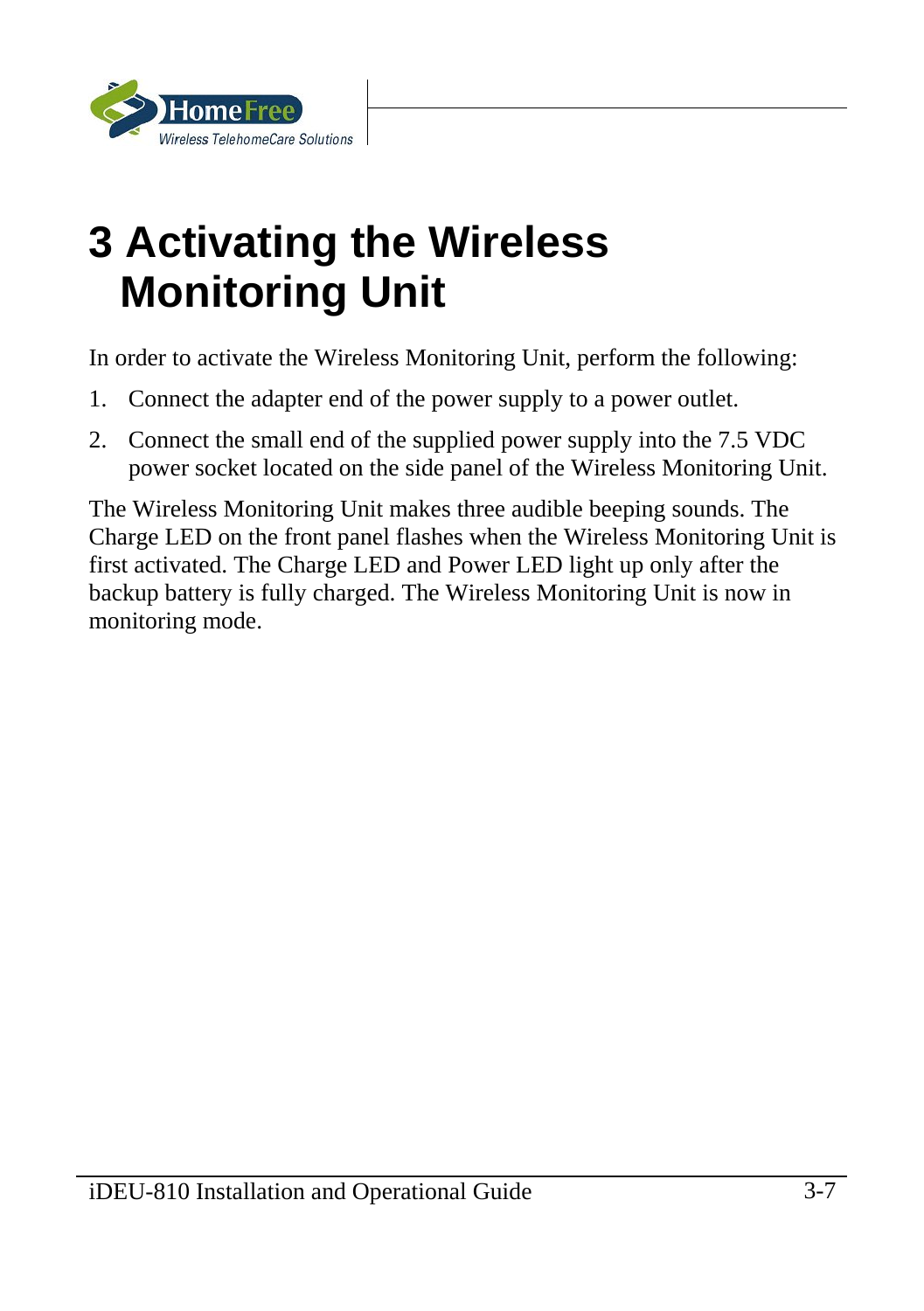

# **4 FCC Notices**

**This note is applicable to the American Wireless Monitoring Unit (iDEU-810-4)** 

**NOTE** - The Wireless Monitoring Unit (iDEU-810-4) complies with Part 15 of the FCC Rules. Operation is subject to the following two conditions:

(1) This device may not cause harmful interference, and

(2) This device must accept any interference received, including interference that may cause undesired operation.

This device has been tested and found to comply with the limits of the Class B digital device, pursuant to Part 15 of the FCC rules. These limits are designed to provide reasonable protection against harmful interference in a residential installation. This device generates, uses and can radiate radio frequency energy and, if installed and used in accordance with the instruction, may cause harmful interference to radio communications. However, there is no guarantee that interference will not occur in a particular installation. If this device does cause harmful interference to radio or television reception, which can be determined by turning the equipment off and on, the user is encouraged to correct the interference by one or more of the following measures

- Reorient or relocate the receiving antenna
- Increase the separation between the equipment and the receiver.
- Consult the dealer or an experienced radio/TV technician for help.

**CAUTION** – Any changes or modifications not expressly approved by the grantee of this device could void the user's authority to operate the equipment.